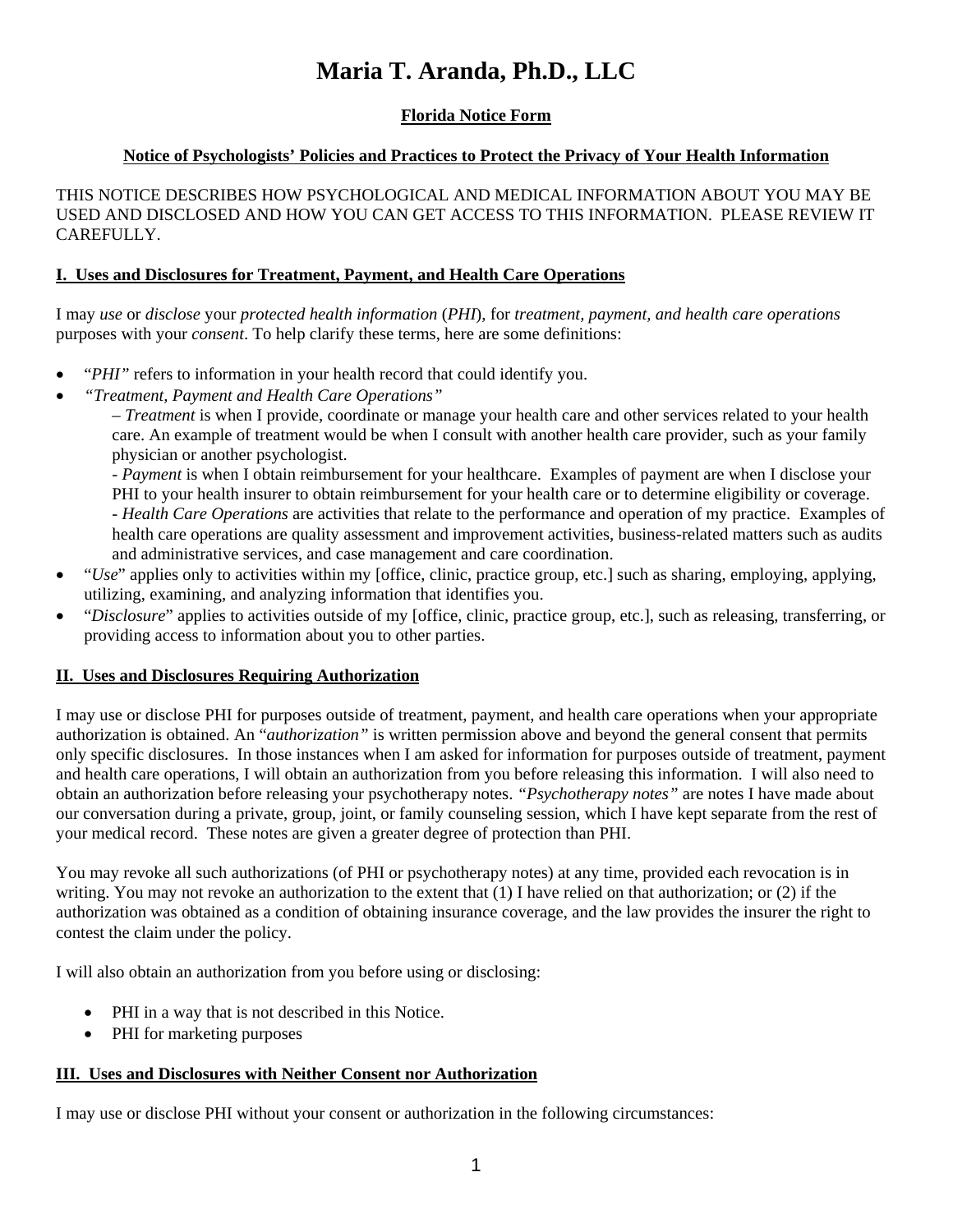- **Child Abuse:** If I know, or have reasonable cause to suspect, that a child is abused, abandoned, or neglected by a parent, legal custodian, caregiver or other person responsible for the child's welfare, the law requires that I report such knowledge or suspicion to the Florida Department of Child and Family Services.
- **Adult and Domestic Abuse:** If I know, or have reasonable cause to suspect, that a vulnerable adult (disabled or elderly) has been or is being abused, neglected, or exploited, I am required by law to immediately report such knowledge or suspicion to the Central Abuse Hotline.
- **Health Oversight:** If a complaint is filed against me with the Florida Department of Health on behalf of the Board of Psychology, the Department has the authority to subpoena confidential mental health information from me relevant to that complaint.
- **Judicial or Administrative Proceedings:** If you are involved in a court proceeding and a request is made for information about your diagnosis or treatment and the records thereof, such information is privileged under state law, and I will not release information without the written authorization of you or your legal representative, or a subpoena of which you have been properly notified and you have failed to inform me that you are opposing the subpoena or a court order. The privilege does not apply when you are being evaluated for a third party or where the evaluation is court ordered. You will be informed in advance if this is the case.
- **Serious Threat to Health or Safety:** When you present a clear and immediate probability of physical harm to yourself, to other individuals, or to society, I may communicate relevant information concerning this to the potential victim, appropriate family member, or law enforcement or other appropriate authorities.
- **Worker's Compensation:** If you file a worker's compensation claim, I must, upon request of your employer, the insurance carrier, an authorized qualified rehabilitation provider, or the attorney for the employer or insurance carrier, furnish your relevant records to those persons.
- **Other Disclosures:** When the use and disclosure without your consent or authorization is allowed under other sections of Section 164.512 of the Privacy Rule and the state's confidentiality law. This includes certain narrowlydefined disclosures to law enforcement agencies, to a health oversight agency (such as HHS or a state department of health), to a coroner or medical examiner, for public health purposes relating to disease or FDA-regulated products, or for specialized government functions such as fitness for military duties, eligibility for VA benefits, and national security and intelligence.

There may be additional disclosures of PHI that I am required or permitted by law to make without your consent or authorization, however the disclosures listed above are the most common.

## **IV. Patient's Rights and Psychologist's Duties**

Patient's Rights:

*Right to Request Restrictions –* You have the right to request restrictions on certain uses and disclosures of protected health information about you. However, I am not required to agree to a restriction you request.

*Right to Receive Confidential Communications by Alternative Means and at Alternative Locations – You have the right to* request and receive confidential communications of PHI by alternative means and at alternative locations. (For example, you may not want a family member to know that you are seeing me. Upon your request, I will send your bills to another address.)

*Right to Inspect and Copy* – You have the right to inspect or obtain a copy (or both) of PHI in my mental health and billing records used to make decisions about you for as long as the PHI is maintained in the record. On your request, I will discuss with you the details of the request process.

*Right to Amend* – You have the right to request an amendment of PHI for as long as the PHI is maintained in the record. I may deny your request. On your request, I will discuss with you the details of the amendment process.